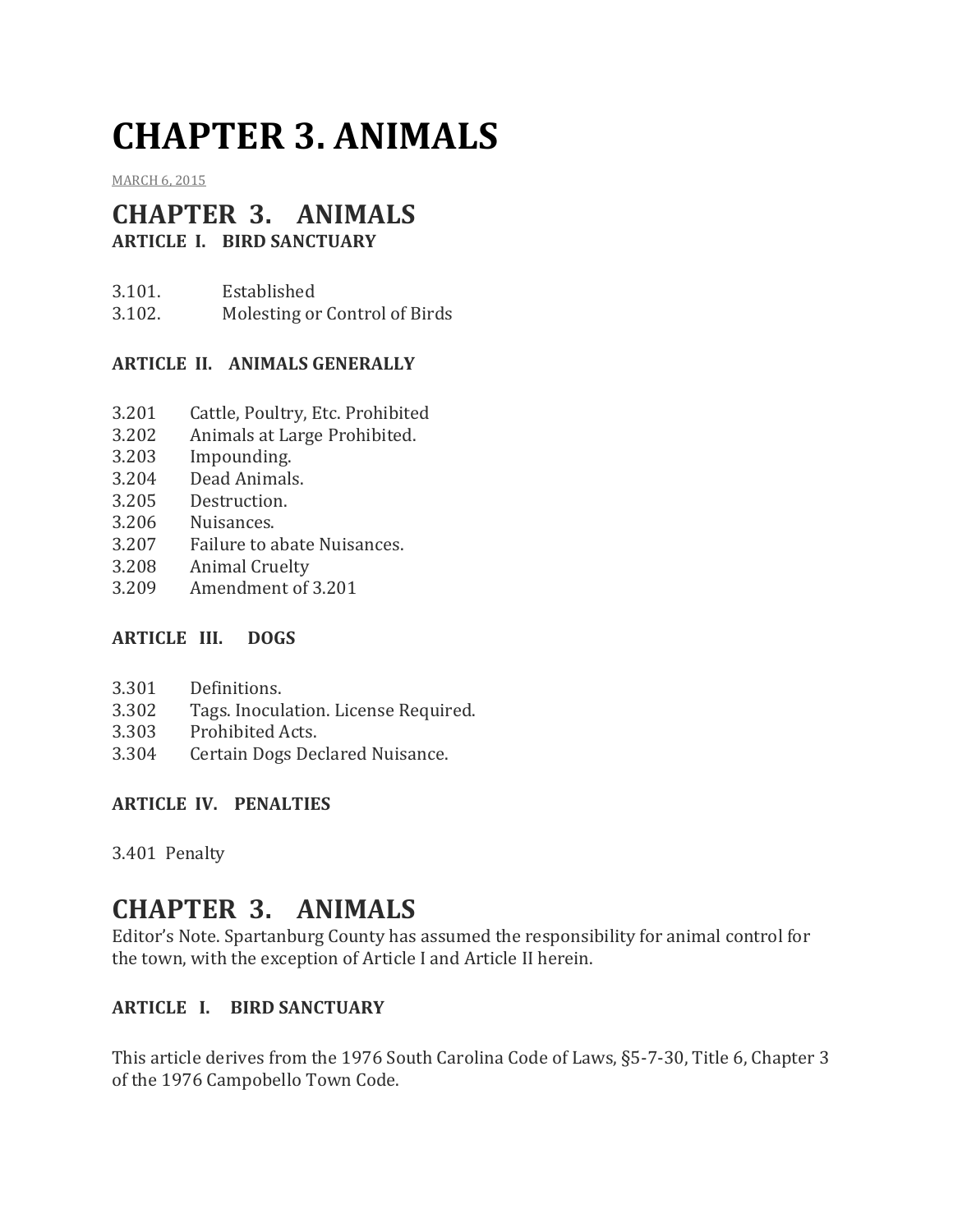# **3.101. ESTABLISHED.**

The entire area embraced within the corporate limits is hereby designated a bird sanctuary.

# **3.102. MOLESTING OR CONTROL OF BIRDS.**

- a. It shall be unlawful to trap, hunt, shoot or attempt to shoot or molest in any way or manner any wild fowl or bird, or to rob bird nests or wild fowl nests. Provided, however, if starlings or similar birds are found to congregate in such numbers in a particular locality that they constitute a menace or nuisance to health or property in the opinion of the proper authorities of the town then, in such event, the town authorities shall meet with representatives of the Audubon Society, Bird Club, Garden Club or Humane Society, or as many of said clubs as are found to exist in the town, after having been given at least three (3) days actual notice of the time and place of meeting to the representatives of said clubs.
- b. If, as a result of said meeting, no satisfactory alternative is found to abate the nuisance, then the birds may be destroyed in such numbers and in such manner as is deemed advisable by the authorities under the supervision of the Chief of Police.

# **ARTICLE II. ANIMALS GENERALLY**

This article derives from Title 47, of the 1976 South Carolina Code of Laws; the 1976 Campobello Town Code; and generally accepted municipal practices.

# **3.201. CATTLE, POULTRY, ETC. PROHIBITED.**

All persons, firms, corporations or business enterprises of any nature are here prohibited from keeping, raising or engaging in the production of horses, mules, donkeys, swine, sheep, goats or any cattle or any other animal of any description, or poultry, or the operation of any livery stable within the town limits to as to constitute an unreasonable invasion of the right of adjacent property owners, particularly by reason of proximity, noise or odor to neighboring premises. Any existing animals prior to the adoption of this code shall be allowed to remain on their premises depending on complaints of adjacent property owners. No additional animals will be allowed to be brought in on premises for the purpose of replacing existing animals. \*See amended ordinance 3.209 (9-26-03)

# **3.202. ANIMALS AT LARGE PROHIBITED AND UNDER RESTRAINT.**

It shall be unlawful for the owner or person in charge of any livestock, fowl or domestic animal to allow such animal or fowl to run at large off the owner's premises. All pets must be kept under restraint by means of chain, leash or other restraining device, or sufficiently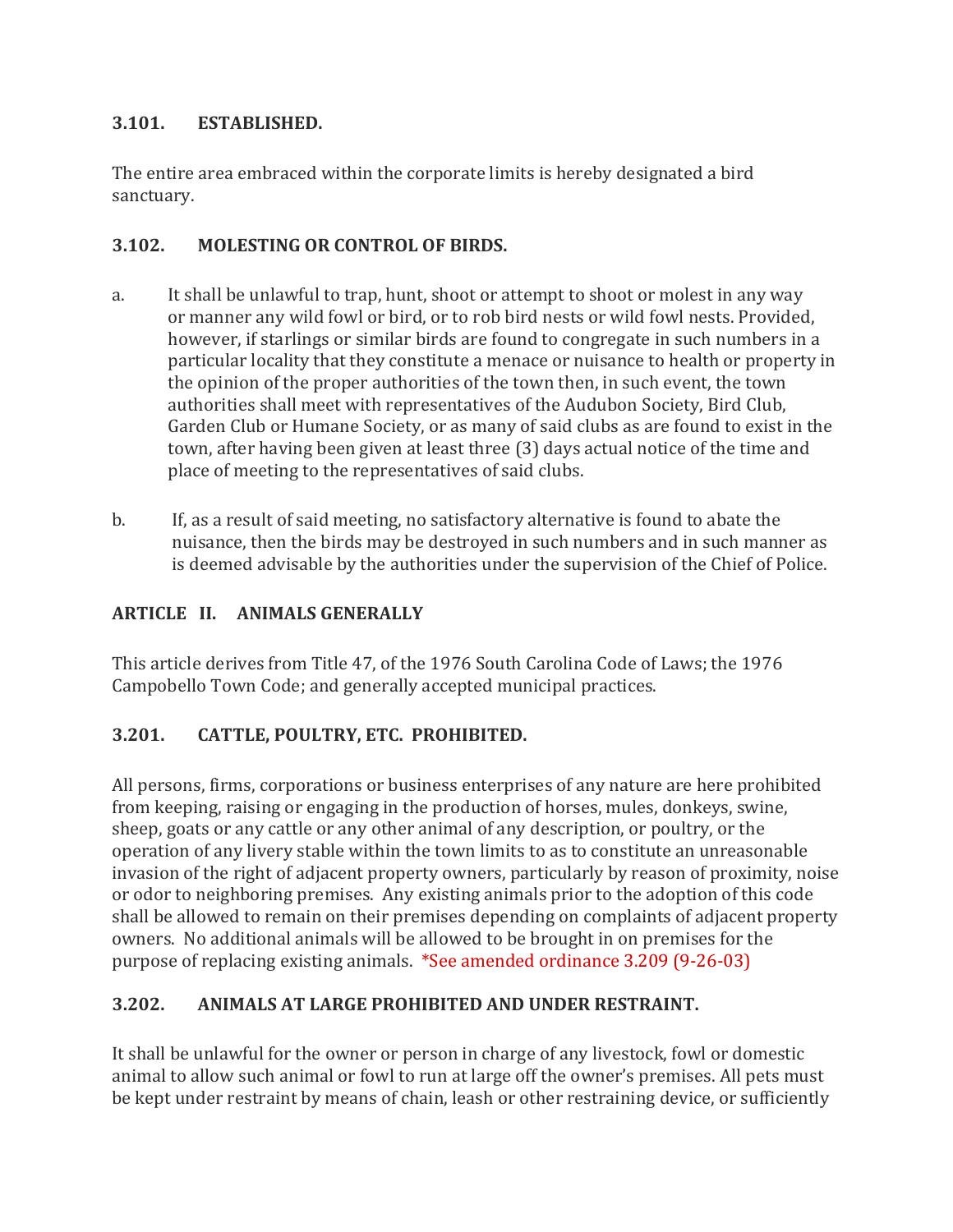near to the owner or handler to be under the direct control and obedience to commands of the owner or handler, or within a vehicle being driven or parked.

# **3.203. IMPOUNDING.**

All domestic animals, fowl, any livestock, or other animals construed as pets shall be impounded by the Campobello Police Department and maintained in a proper environment until such time as any issues regarding the animal has been disposed of with the owner of said animal or possession has been transferred to the Spartanburg County Animal Control Department or local humane society.

# **3.204 DEAD ANIMALS**

- a. The bodies of dead animals shall be disposed of by the owner or other person having control thereof by burial or other means consistent with good health and sanitation practices. In no case shall such a person allow any dead animal to remain un-disposed of for a period greater than twenty-four (24) hours.
- b. It shall be unlawful for any person, partnership or corporate entity or other organization or enterprise to deposit, place or dispose of any animal carcass or part thereof in any trash can, dumpster, or other garbage or trash receptacle serviced by The Town of Campobello, or in other trash, garbage or receptacle not serviced by the Town of Campobello if said receptacle is not attended to in such a fashion as to prevent noxious odors or the attraction of scavenging animals, birds and/or insects so as to make said receptacle a nuisance to the citizens of the community.

# **3.205. DESTRUCTION.**

Whenever the County Board of Health or the County Health Department shall serve public notice requiring the owners of cats, dogs and other per animals specified to confine such cats, dogs or other pet animals to prevent the spread of rabies in any area embracing the town, officers of the town may destroy any such animals not confined, as required by such notice.

# **3.206. NUISANCES.**

Any fowl, bird or animal which shall by sound, odor or sight materially interfere with or affect the health, comfort, peace or quiet of the people is hereby declared to be a nuisance.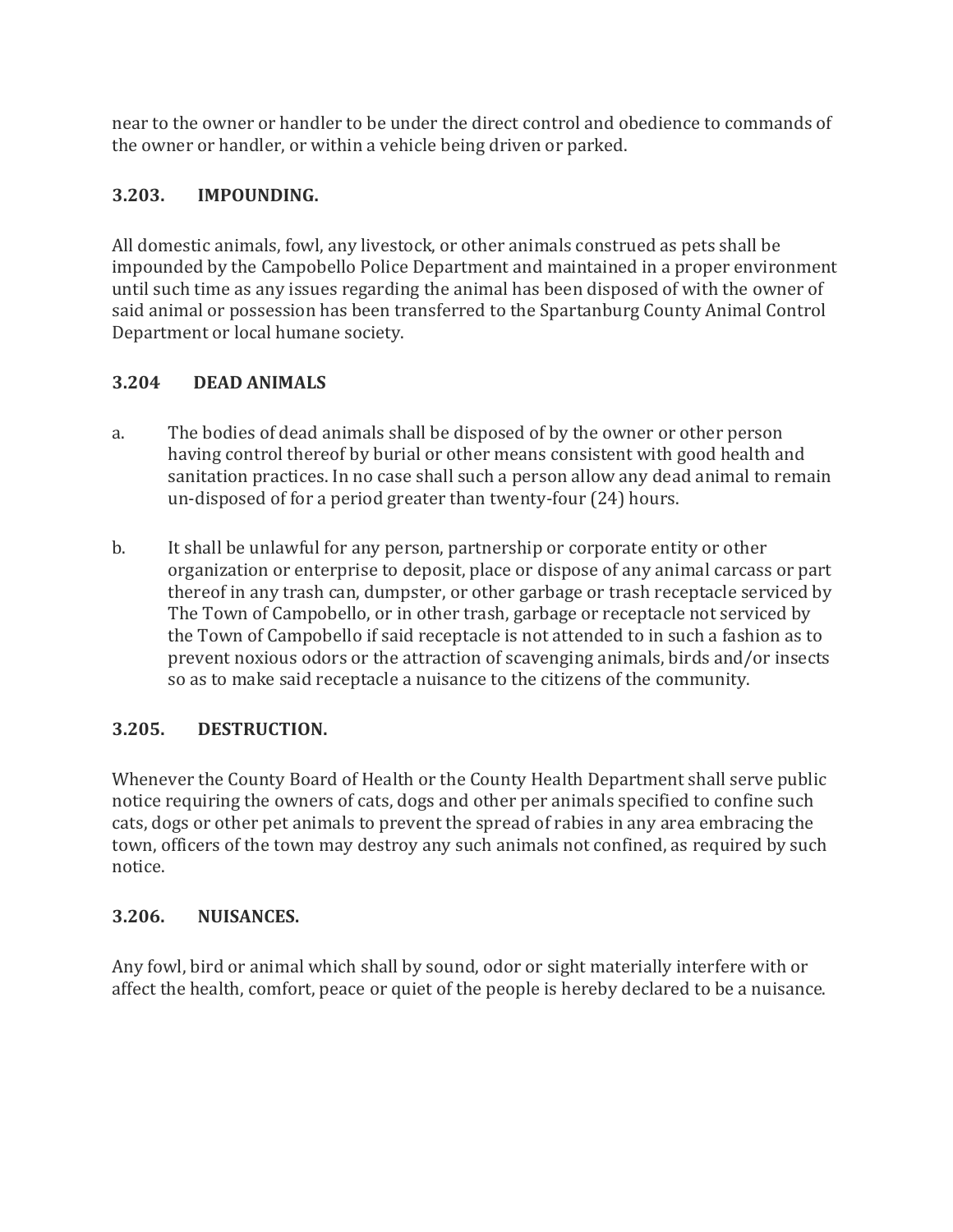## **3.207. FAILURE TO ABATE NUISANCES.**

Any person harboring, keeping, possessing or having in custody or control any fowl, bird or animal which constitutes a nuisance as defined in this Chapter, who shall fail or refuse to take such action or do such things as will abate such nuisance when requested in writing to do so by the Chief of Police, shall upon conviction, be guilty of a misdemeanor.

#### **3.208. ANIMAL CRUELTY.**

The animal control officer or Campobello Police Department shall investigate all complaints of cruelty to or abandonment of animals and shall take lawful action in reference to such cruelty or abandonment pursuant to the laws of the State. The improper care of any pet or animal shall include but not be limited to feeding, sheltering, treatment, and medical attention.

#### **3.209 Animals Amended**

TO AMEND THE CODE OF THE TOWN OF CAMPOBELLO, SOUTH CAROLINA, TO AMEND CHAPTER 3, ARTICLE II, SECTION 3.201

BE IT ORDAINED by the Mayor and members of Council of the Town of Campobello, South Carolina, in council assembled:

- Section 1 The Code of the Town of Campobello is amended to add the following Section to Chapter 3, Article II.
- Section 2 Said Section shall read as follows:

3.209 Amended – Cattle, Poultry, Etc. Section 3.201 prohibiting all persons, firms, Corporations or business enterprises of any nature from keeping, raising or engaging in the production of horses, mules, donkeys, swine, sheep, goats, or any cattle or any other animal of any description, or poultry, or the operation of any livery stable within the town limits shall be amended to property of less than three acres in size. Property of three acres in size and larger shall be exempt from the animal restrictions.

#### **ARTICLE III. DOGS**

Editor's Note. The Town of Campobello has made arrangements with Spartanburg County for the control of dogs. This article has been inserted to assist local authorities in cooperation with the county officials. This article derives from Title 47, Chapter 3, of the 1976 South Carolina Code of Laws.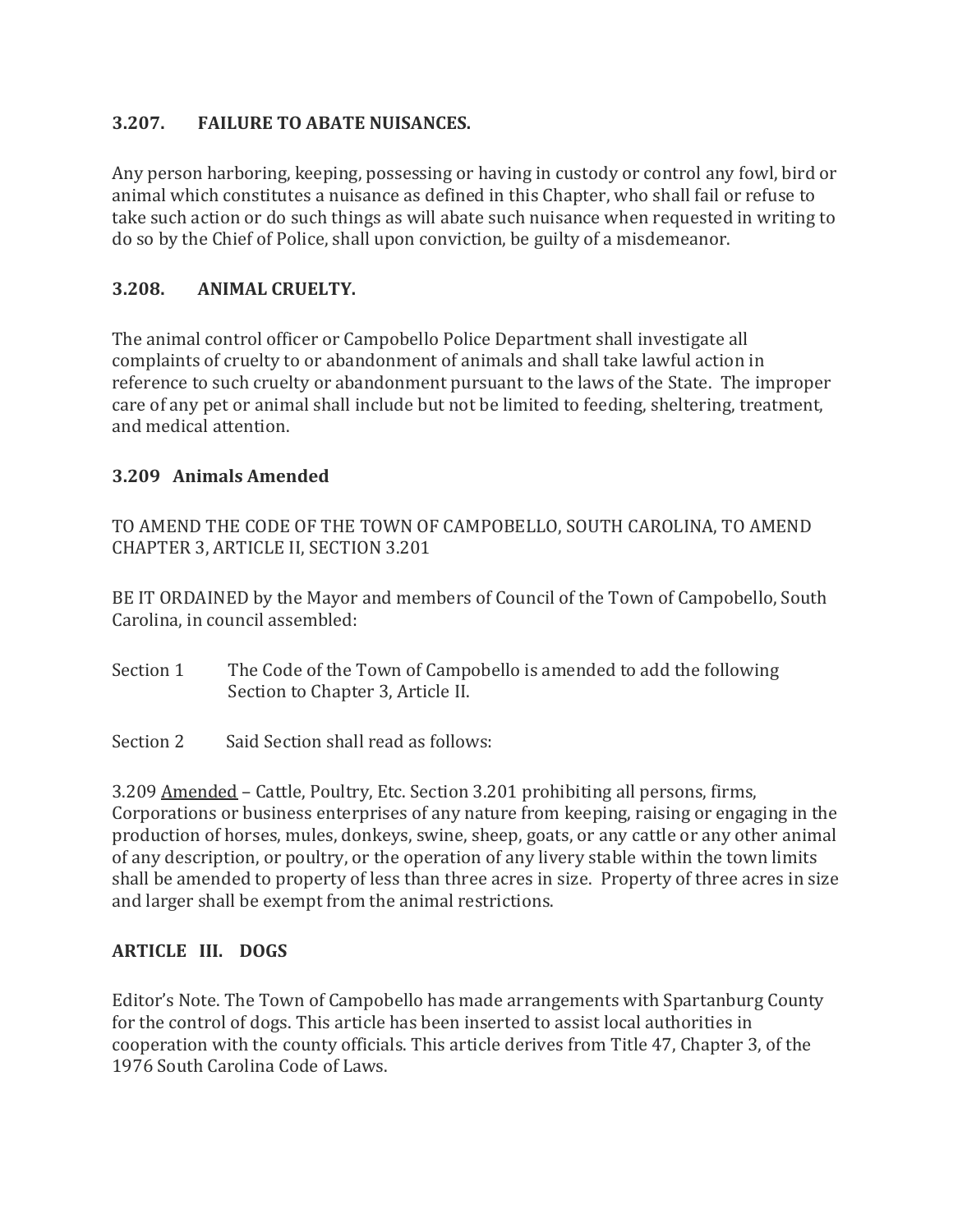#### **3.301. DEFINITIONS.**

When employed in this article, the following words shall have the following specific meanings:

DOG shall mean all members of the canine family four (4) months of age or older.

OWNER shall mean any person who has, or claims to have, a right of property in a dog.

KEEPER shall mean any person who knowingly harbors a dog, or has it in his care or acts as its custodian for five (5) or more consecutive days.

#### **3.302. TAGS. INOCULAT1ON. LICENSE REQUIRED.**

- a. All dogs shall be licensed and a dog tag issued therefore. Both shall be valid only for the calendar year in which issued. Both shall be stamped with the year of issuance.
- b. The name of the owner, or person making application for a license, his address and the type of dog shall remain on file in the office of the appropriate office of issue, and such information shall be permanently affixed to the dog's collar.
- c. Cats that are allowed to be outside shall be inoculated against Rabies as prescribed by the South Carolina law.

#### **3.303. PROHIBITED ACTS.**

It shall be unlawful and a violation of this article for an owner or keeper to:

- 1. Own or keep a dog anywhere within the corporate limits without having in his possession a current license; and/or
- 2. Own or keep a dog without having a dog tag containing all required information permanently affixed to the dog's collar.

#### **3.304. CERTAIN DOGS DECLARED A NUISANCE.**

a. The howling or barking of any dog to such an extent as to interfere materially with or affect the health, comfort, peace or quiet of the people is hereby declared a nuisance and is prohibited. It shall also be a nuisance to permit a dog to damage or destroy flowers, ornamental shrubs or property of others.